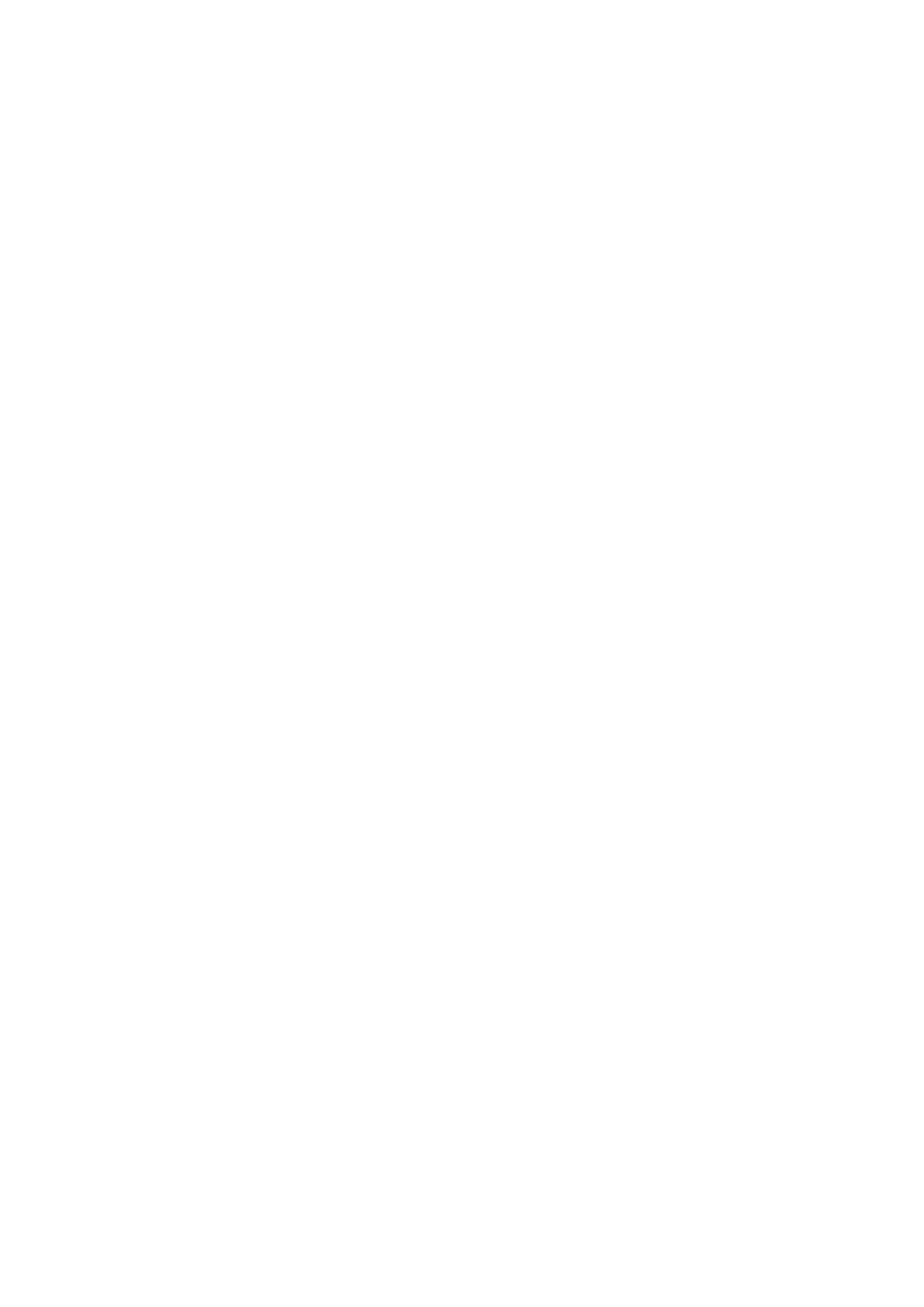# **PAROC MARINE SLAB Pannelli**





Dimensione pannelli standard / *standard slab dimension: 600x1200mm*

Camion completo / *Full truck: 22 pallets 1200x1200mm*

Prezzi lordi f.co destino Nord Italia a camion completi / *Gross price list with delivery Cpt Northern Italy*



| Nome commerciale            | <b>Densità</b>    | <b>Spessore</b>  | <b>Imballi</b> |              |                |                     |                       |              | Lotto<br>minimo | Prezzo |
|-----------------------------|-------------------|------------------|----------------|--------------|----------------|---------------------|-----------------------|--------------|-----------------|--------|
| <b>Product name</b>         | <b>Density</b>    | <b>Thickness</b> | <b>Package</b> |              |                |                     | <b>Minimum</b><br>lot | <b>Price</b> |                 |        |
|                             | Kg/m <sup>3</sup> | mm               | $m^2$ /plt     | $m^2$ /pacco | pallet         | Euro/m <sup>2</sup> |                       |              |                 |        |
|                             |                   | 30               | 115,2          | 7,2          | 11             | 6,73                |                       |              |                 |        |
| Paroc<br>Marine Slab 40     |                   | 40               | 86,4           | 4,3          | 11             | 8,97                |                       |              |                 |        |
|                             |                   | $50*$            | 69,1           | 4,3          | $\mathbf{1}$   | 11,22               |                       |              |                 |        |
|                             | 40                | 60               | 57,6           | 2,9          | 11             | 13,46               |                       |              |                 |        |
|                             |                   | 65               | 51,8           | 4,3          | 12             | 14,58               |                       |              |                 |        |
|                             |                   | 80               | 43,2           | 2,2          | 11             | 17,94               |                       |              |                 |        |
|                             |                   | 100              | 36,0           | 2,2          | 11             | 22,43               |                       |              |                 |        |
|                             |                   | 25               | 100,8          | 7,2          | 12             | 6,52                |                       |              |                 |        |
|                             |                   | 30               | 100,8          | 5,8          | 10             | 7,83                |                       |              |                 |        |
|                             |                   | 40               | 86,4           | 4,3          | 9              | 10,44               |                       |              |                 |        |
| Paroc<br>Marine Slab 50     | 50                | 50               | 72,0           | 3,6          | 9              | 13,05               |                       |              |                 |        |
|                             |                   | 60               | 57,6           | 2,9          | 9              | 15,66               |                       |              |                 |        |
|                             |                   | 80               | 43,2           | 2,2          | 9              | 20,88               |                       |              |                 |        |
|                             |                   | 100              | 36,0           | 2,2          | 9              | 26,10               |                       |              |                 |        |
|                             | 60                | 30               | 115,2          | 7,2          | 8              | 8,88                |                       |              |                 |        |
|                             |                   | 40               | 86,4           | 4,3          | 8              | 11,84               |                       |              |                 |        |
| Paroc                       |                   | 50               | 69,1           | 3,6          | 8              | 14,80               |                       |              |                 |        |
| <b>Marine Slab 60</b>       |                   | 60               | 57,6           | 2,9          | 8              | 17,76               |                       |              |                 |        |
|                             |                   | 80               | 43,2           | 2,2          | 8              | 23,68               |                       |              |                 |        |
|                             |                   | 100              | 33,9           | 2,2          | 8              | 29,61               |                       |              |                 |        |
|                             |                   | 30               | 103,7          | 5,8          | $\overline{7}$ | 9,54                |                       |              |                 |        |
|                             |                   | 40               | 80,6           | 4,3          | 6              | 12,73               |                       |              |                 |        |
| Paroc                       | 80                | 50               | 70,6           | 3,6          | 6              | 15,91               |                       |              |                 |        |
| <b>Marine Fire Slab 80</b>  |                   | 60               | 51,8           | 2,9          | $\overline{7}$ | 19,09               |                       |              |                 |        |
|                             |                   | 80               | 40,3           | 2,2          | 6              | 25,45               |                       |              |                 |        |
|                             |                   | 100              | 34,6           | 2,2          | 6              | 31,81               |                       |              |                 |        |
|                             |                   | $25*$            | 144,0          | 7,2          | 5              | 10,08               |                       |              |                 |        |
|                             |                   | 30               | 115,2          | 5,8          | 5              | 12,10               |                       |              |                 |        |
|                             |                   | $40*$            | 86,4           | 4,3          | 5              | 16,14               |                       |              |                 |        |
| Paroc                       |                   | 50               | 72,0           | 3,6          | 5              | 20,17               |                       |              |                 |        |
| <b>Marine Fire Slab 100</b> | 100               | 60*              | 57,6           | 2,9          | 5              | 24,20               |                       |              |                 |        |
|                             |                   | 75               | 43,2           | 2,2          | 5              | 30,25               |                       |              |                 |        |
|                             |                   | 80               | 43,2           | 2,2          | 5              | 32,27               |                       |              |                 |        |
|                             |                   | 100              | 34,6           | 1,4          | 5              | 40,34               |                       |              |                 |        |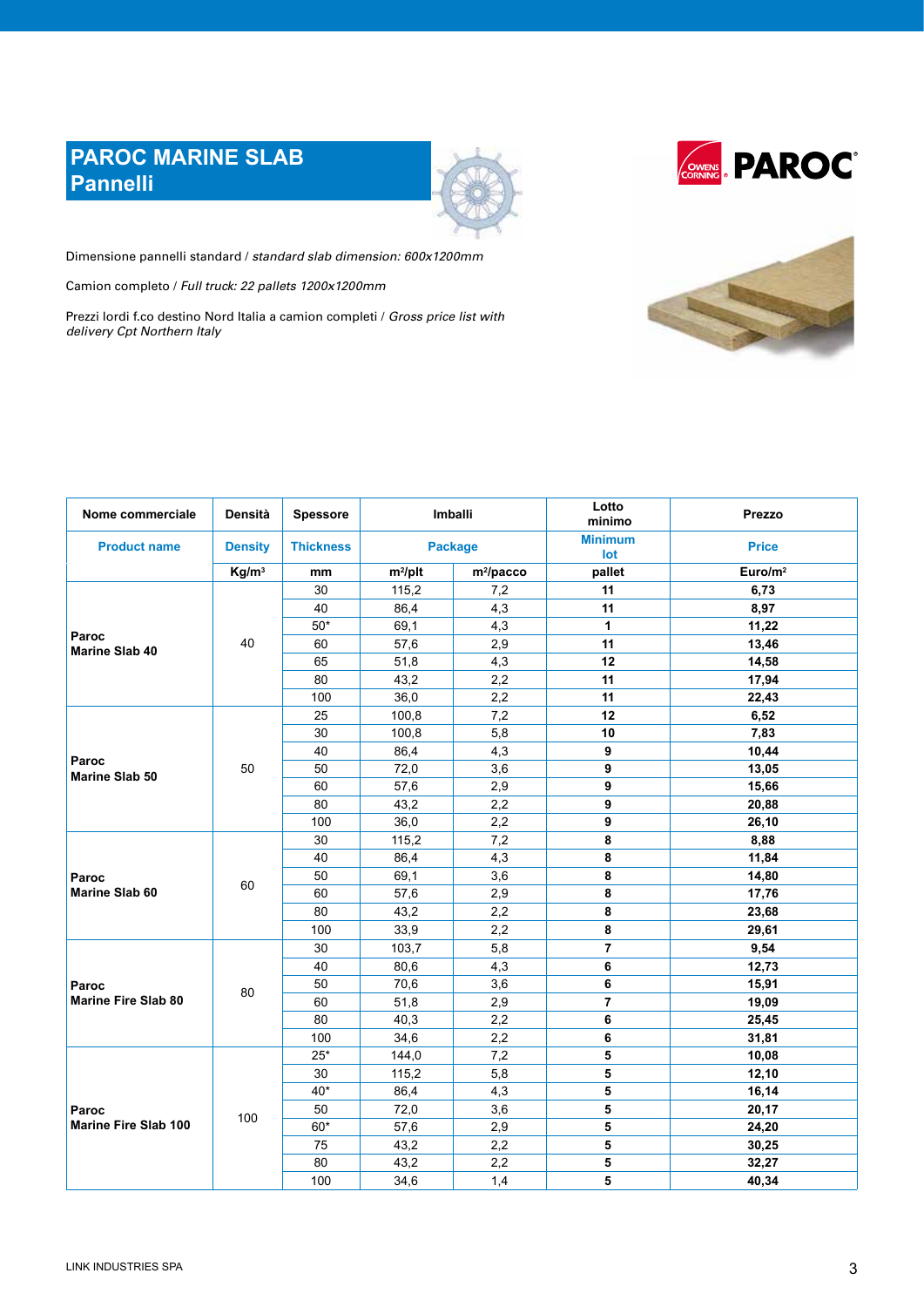| Nome commerciale                | <b>Densità</b>    | <b>Spessore</b>  |            | <b>Imballi</b> | Lotto<br>minimo | Prezzo              |  |  |  |              |
|---------------------------------|-------------------|------------------|------------|----------------|-----------------|---------------------|--|--|--|--------------|
| <b>Product name</b>             | <b>Density</b>    | <b>Thickness</b> |            | <b>Package</b> |                 |                     |  |  |  | <b>Price</b> |
|                                 | Kg/m <sup>3</sup> | mm               | $m^2$ /plt | $m^2$ /pacco   | pallet          | Euro/m <sup>2</sup> |  |  |  |              |
| Paroc                           |                   | 20               | 172,8      | 8,6            | 4               | 9,94                |  |  |  |              |
|                                 |                   | 30               | 110,9      | 5,8            | 4               | 14,91               |  |  |  |              |
|                                 |                   | 40               | 86,4       | 4,3            | 4               | 19,88               |  |  |  |              |
| <b>Marine Slab 130</b>          | 130               | 50               | 69,1       | 3,6            | 4               | 24,84               |  |  |  |              |
|                                 |                   | 60               | 57,6       | 2,9            | 4               | 29,81               |  |  |  |              |
|                                 |                   | 80               | 43,2       | 2,2            | 4               | 39,75               |  |  |  |              |
|                                 |                   | 100              | 34,6       | 1,4            | 4               | 49,69               |  |  |  |              |
|                                 |                   | 20               | 172,8      | 8,6            | 4               | 10,45               |  |  |  |              |
|                                 |                   | 30               | 110,9      | 5,8            | 4               | 15,68               |  |  |  |              |
|                                 | 140               | 40               | 86,4       | 4,3            | 4               | 20,90               |  |  |  |              |
| Paroc<br><b>Marine Slab 140</b> |                   | 50               | 69,1       | 3,6            | 1               | 26,13               |  |  |  |              |
|                                 |                   | 60               | 57,6       | 2,9            | 4               | 31,35               |  |  |  |              |
|                                 |                   | 80               | 43,2       | 2,2            | 4               | 41,81               |  |  |  |              |
|                                 |                   | 100              | 34,6       | 1,4            | 4               | 52,26               |  |  |  |              |
|                                 | 150               | 20               | 172,8      | 8,6            | 3               | 10,88               |  |  |  |              |
|                                 |                   | 30               | 110,9      | 5,8            | 4               | 16,32               |  |  |  |              |
|                                 |                   | 40               | 86,4       | 4,3            | 4               | 21,76               |  |  |  |              |
| Paroc<br>Marine Slab 150        |                   | 50               | 69,1       | 3,6            | 4               | 27,20               |  |  |  |              |
|                                 |                   | 60               | 57,6       | 2,9            | 4               | 32,65               |  |  |  |              |
|                                 |                   | 80               | 43,2       | 2,2            | 4               | 43,53               |  |  |  |              |
|                                 |                   | 100              | 34,6       | 1,4            | 4               | 54,41               |  |  |  |              |
|                                 |                   | 20               | 172,8      | 8,6            | 3               | 12,24               |  |  |  |              |
|                                 |                   | 25               | 138,2      | 7,2            | 3               | 15,30               |  |  |  |              |
|                                 |                   | 30               | 110,9      | 5,8            | 3               | 18,35               |  |  |  |              |
| Paroc                           |                   | 40               | 86,4       | 4,3            | 3               | 24,47               |  |  |  |              |
| Marine Slab 200                 | 200               | 50               | 69,1       | 3,6            | 3               | 30,59               |  |  |  |              |
|                                 |                   | 60               | 57,6       | 2,9            | 3               | 36,71               |  |  |  |              |
|                                 |                   | 80               | 43,2       | 2,2            | 3               | 48,94               |  |  |  |              |
|                                 |                   | 100              | 34,6       | 1,4            | 3               | 61,18               |  |  |  |              |

\* Lotto minimo 1 bancale in caso di rivestimento con alluminio o tessuto di vetro 018 G1

| Rivestimenti (Prezzo al m <sup>2</sup> aggiuntivo per rivestimento su un lato) | Euro/m <sup>2</sup>                                                                                                                        |       |
|--------------------------------------------------------------------------------|--------------------------------------------------------------------------------------------------------------------------------------------|-------|
| <b>Alucoat</b>                                                                 | Alluminio 40my retinato 5x5 / reinforced alumum                                                                                            | 3,92  |
| N3                                                                             | velovetro nero / black glass felt 60gr/m <sup>2</sup>                                                                                      | 3,20  |
| <b>N5</b>                                                                      | velovetro bianco / white glass felt 50gr/m <sup>2</sup>                                                                                    | 2,19  |
| G1                                                                             | tessuto di vetro bianco / white glass cloth 200qr/m <sup>2</sup>                                                                           | 12,73 |
| G2                                                                             | tessuto di vetro nero / black glass cloth 200gr/m <sup>2</sup>                                                                             | 13,55 |
| G <sub>3</sub>                                                                 | tessuto di vetro bianco / white glass cloth 400qr/m <sup>2</sup>                                                                           | 17,02 |
| G4                                                                             | Tessuto di vetro Bianco da 204 gr/m2 con sottostante foglio di alluminio /<br>white glass cloth 204gr/m <sup>2</sup> with below aluminum   | 28,00 |
| <b>NR15</b>                                                                    | Membrana viscoelastica / membrane 1,5mm=3Kq/m <sup>3</sup>                                                                                 | 44,34 |
| NR15RT                                                                         | Membrana viscoelastica finitura pitturabile (rete vetro $+$ tnt) / membrane<br>paintable finishing glass net +TNT 1,5mm=3Kg/m <sup>3</sup> | 47,80 |
| NR30RT                                                                         | Membrana viscoelastica finitura pitturabile (rete vetro + tnt) / membrane<br>paintable finishing glass net +TNT 3mm=6Kg/m <sup>3</sup>     | 78,63 |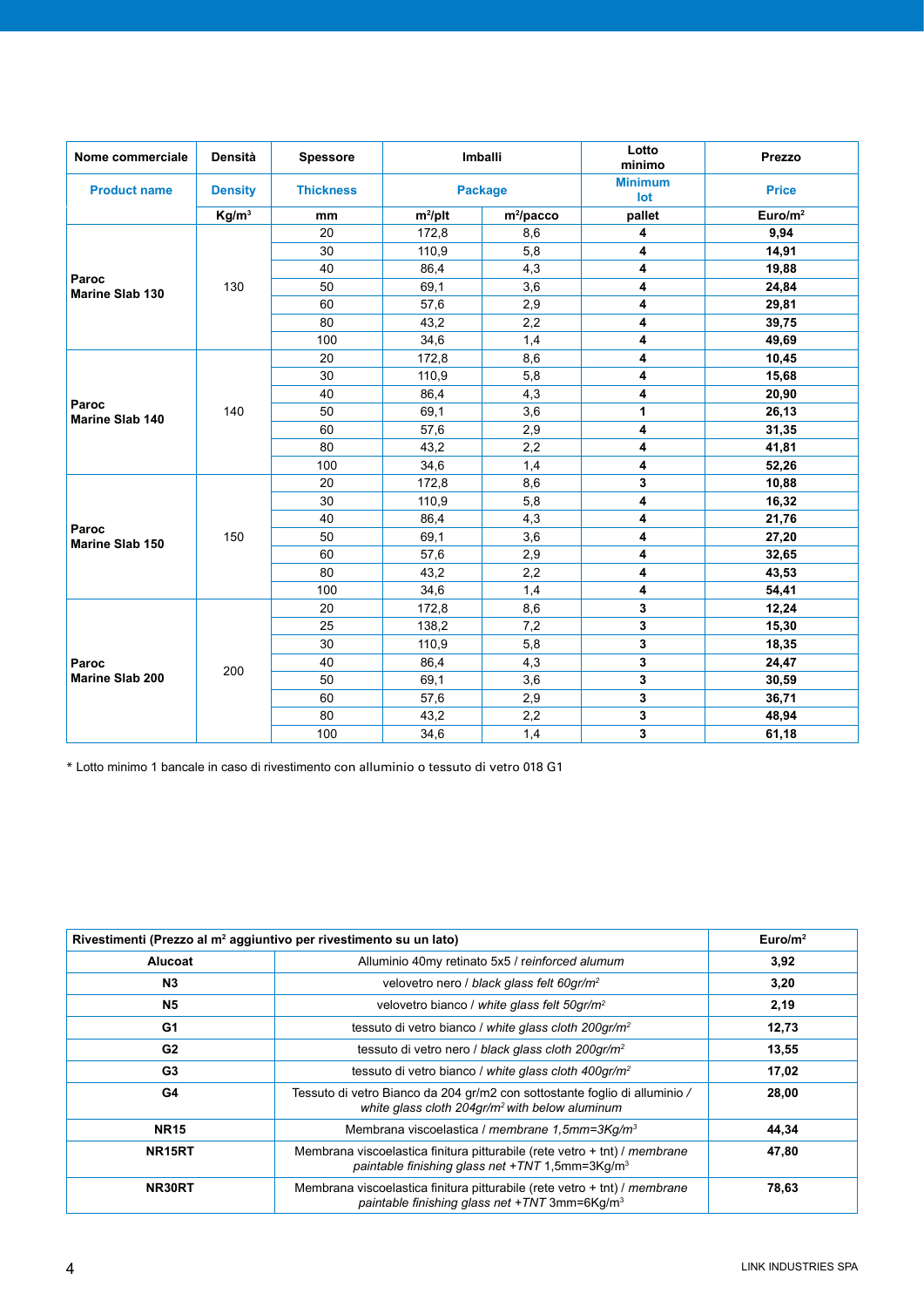# **PAROC Marine Mat Materassini senza rete**





Camion completo / *Full truck: 22 pallets 1200x1200mm*

Prezzi lordi f.co destino Nord Italia a camion completi / *Gross price list with delivery Cpt Northern Italy*



| Nome commer-<br>ciale                                                                                                                                                                                                  | Temp. max<br>esercizio         | Densità           | <b>Spessore</b>  | Dimensione rotoli | Lotto<br>minimo       | Imballo       |              | Prezzo              |
|------------------------------------------------------------------------------------------------------------------------------------------------------------------------------------------------------------------------|--------------------------------|-------------------|------------------|-------------------|-----------------------|---------------|--------------|---------------------|
| <b>Product name</b>                                                                                                                                                                                                    | <b>Max. Servi-</b><br>ce Temp. | density           | <b>Thickness</b> | <b>Dimension</b>  | <b>Minimum</b><br>lot | <b>Packge</b> | <b>Price</b> |                     |
|                                                                                                                                                                                                                        | °C                             | Kg/m <sup>3</sup> | mm               | mm                | plt                   | $m^2$ /plt    | pz/plt       | Euro/m <sup>2</sup> |
|                                                                                                                                                                                                                        |                                |                   | 30               | 1000 x 8000       | 10                    | 168           | 21           | 8,96                |
|                                                                                                                                                                                                                        |                                |                   | 50               | 1000 x 7000       | $\overline{7}$        | 147           | 21           | 11,41               |
|                                                                                                                                                                                                                        |                                |                   | 60               | 1000 x 7000       | 6                     | 147           | 21           | 12,31               |
| <b>Marine Mat 30</b>                                                                                                                                                                                                   | 250                            | 30                | 70               | 1000 x 5000       | $\overline{7}$        | 105           | 21           | 14,86               |
| Alucoat<br><b>PAROC</b><br>Marine Mat 50                                                                                                                                                                               |                                |                   | 80               | 1000 x 5000       | 6                     | 105           | 21           | 15,83               |
|                                                                                                                                                                                                                        |                                |                   | 90               | 1000 x 4000       | $\overline{7}$        | 84            | 21           | 18,18               |
|                                                                                                                                                                                                                        |                                |                   | 100              | 1000 x 4000       | 6                     | 84            | 21           | 19,12               |
|                                                                                                                                                                                                                        |                                |                   | 30               | 1000 x 8000       | 6                     | 168           | 21           | 10,64               |
|                                                                                                                                                                                                                        | 350                            | 50                | 50               | 1000 x 6500       | 5                     | 136,5         | 21           | 14,18               |
|                                                                                                                                                                                                                        |                                |                   | 60               | 1000 x 6000       | $\overline{7}$        | 126           | 21           | 15,90               |
|                                                                                                                                                                                                                        |                                |                   | 30               | 1000 x 8000       | $\overline{4}$        | 168           | 21           | 12,60               |
| <b>PAROC</b><br>Alucoat<br><b>PAROC</b><br><b>Marine Mat 80</b><br>Alucoat<br><b>PAROC</b><br><b>Marine Mat 100</b><br><b>AluCoat</b><br><b>PAROC</b><br><b>Marine Mat 80</b><br><b>PAROC</b><br><b>Marine Mat 100</b> |                                |                   | 40               | 1000 x 6500       | 4                     | 136,5         | 21           | 15,49               |
|                                                                                                                                                                                                                        |                                |                   | 50               |                   | 4                     |               | 21           |                     |
|                                                                                                                                                                                                                        |                                |                   |                  | 1000 x 5000       |                       | 105<br>84     |              | 18,83               |
|                                                                                                                                                                                                                        | 640                            | 80                | 60               | 1000 x 4000       | 4                     |               | 21           | 22,30               |
|                                                                                                                                                                                                                        |                                |                   | 70               | 1000 x 3500       | 4                     | 73,5          | 21           | 25,41               |
|                                                                                                                                                                                                                        |                                |                   | 80               | 1000 x 3000       | 4                     | 63            | 21           | 28,22               |
|                                                                                                                                                                                                                        |                                |                   | 90               | 1000 x 2500       | $\overline{4}$        | 52,5          | 21           | 31,97               |
|                                                                                                                                                                                                                        |                                |                   | 100              | 1000 x 2000       | 5                     | 42            | 21           | 36,44               |
|                                                                                                                                                                                                                        | 660                            |                   | 30               | 1000 x 8000       | 3                     | 168           | 21           | 14,11               |
|                                                                                                                                                                                                                        |                                |                   | 40               | 1000 x 6500       | 3                     | 136,5         | 21           | 17,22               |
|                                                                                                                                                                                                                        |                                |                   | 50               | 1000 x 4500       | 3                     | 94,5          | 21           | 21,10               |
|                                                                                                                                                                                                                        |                                | 100               | 60               | 1000 x 4000       | 3                     | 84            | 21           | 24,30               |
|                                                                                                                                                                                                                        |                                |                   | 70               | 1000 x 3500       | 3                     | 73,5          | 21           | 27,58               |
|                                                                                                                                                                                                                        |                                |                   | 80               | 1000 x 3000       | 3                     | 63            | 21           | 30,84               |
|                                                                                                                                                                                                                        |                                |                   | 90               | 1000 x 2500       | $\overline{4}$        | 52,5          | 21           | 34,70               |
|                                                                                                                                                                                                                        |                                |                   | 100              | 1000 x 2000       | 4                     | 42            | 21           | 39,23               |
|                                                                                                                                                                                                                        |                                |                   | 30               | 1000 x 8000       | 4                     | 168           | 21           | 8,69                |
|                                                                                                                                                                                                                        |                                |                   | 40               | 1000 x 6500       | 4                     | 136,5         | 21           | 11,57               |
|                                                                                                                                                                                                                        |                                |                   | 50               | 1000 x 5000       | 4                     | 105           | 21           | 14,92               |
|                                                                                                                                                                                                                        | 640                            | 80                | 60               | 1000 x 4000       | 4                     | 84            | 21           | 18,38               |
|                                                                                                                                                                                                                        |                                |                   | 70               | 1000 x 3500       | 4                     | 73,5          | 21           | 21,50               |
|                                                                                                                                                                                                                        |                                |                   | 80               | 1000 x 3000       | 4                     | 63            | 21           | 24,31               |
|                                                                                                                                                                                                                        |                                |                   | 90               | 1000 x 2500       | 4                     | 52,5          | 21           | 28,05               |
|                                                                                                                                                                                                                        |                                |                   | 100              | 1000 x 2000       | 5                     | 42            | 21           | 32,53               |
|                                                                                                                                                                                                                        |                                |                   | 30               | 1000 x 8000       | 3                     | 168           | 21           | 10,20               |
|                                                                                                                                                                                                                        |                                |                   | 40               | 1000 x 6500       | 3                     | 136,5         | 21           | 13,30               |
|                                                                                                                                                                                                                        |                                |                   | 50               | 1000 x 4500       | 4                     | 94,5          | 21           | 17,19               |
|                                                                                                                                                                                                                        |                                |                   | 60               | 1000 x 4000       | 3                     | 84            | 21           | 20,39               |
|                                                                                                                                                                                                                        | 660                            | 100               | 70               | 1000 x 3500       | 3                     | 73,5          | 21           | 23,67               |
|                                                                                                                                                                                                                        |                                |                   | 80               | 1000 x 3000       | 3                     | 63            | 21           | 26,93               |
|                                                                                                                                                                                                                        |                                |                   | 90               | 1000 x 2500       | 4                     | 52,5          | 21           | 30,78               |
|                                                                                                                                                                                                                        |                                |                   | 100              | 1000 x 2000       | 4                     | 42            | 21           | 35,32               |
|                                                                                                                                                                                                                        |                                |                   | 120              | 1000 x 2000       | 3                     | 42            | 21           | 40,84               |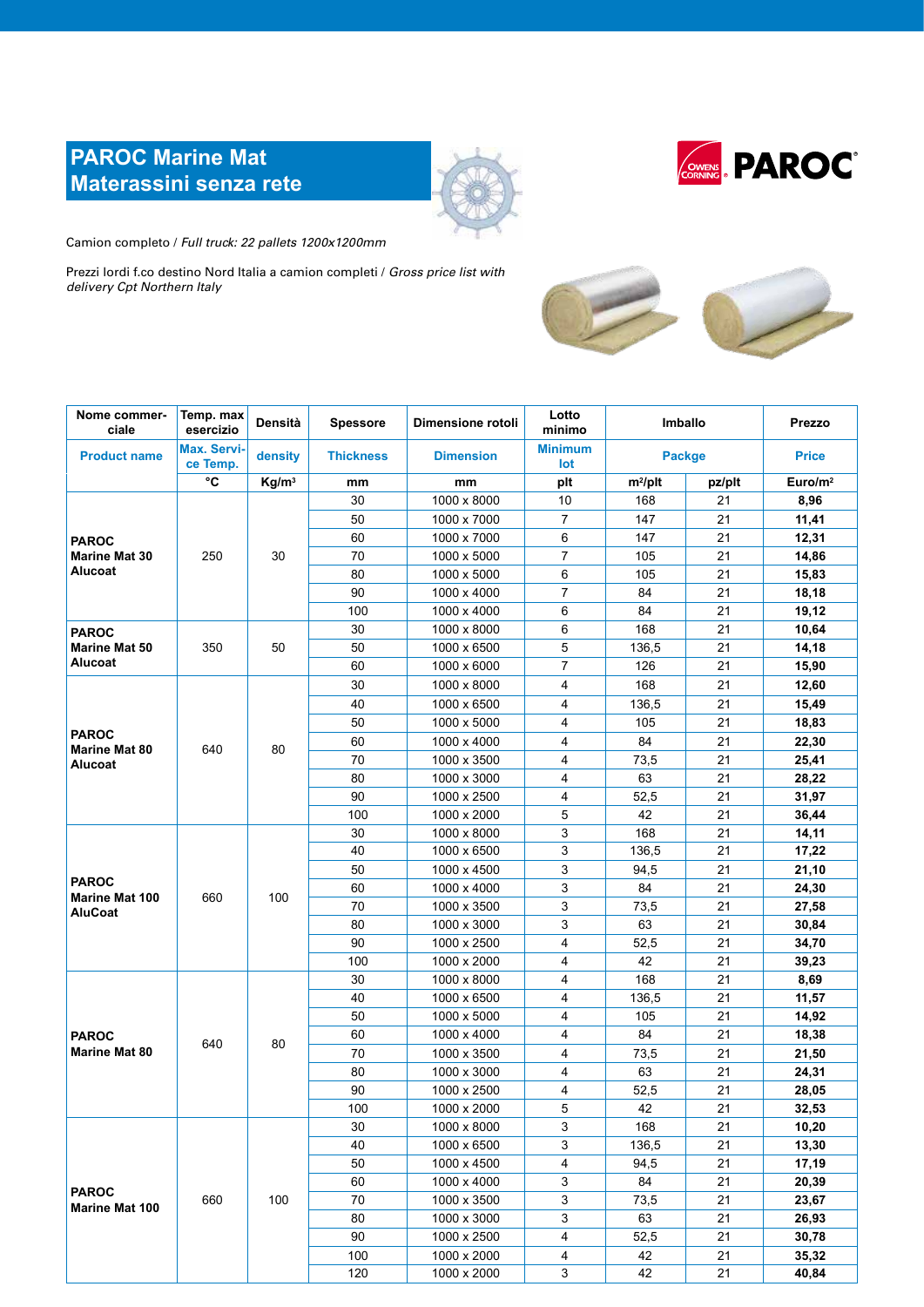| Nome commerciale                        | Temp. max<br>esercizio         | <b>Densità</b>    | <b>Spessore</b>  | Dimensione rotoli | Lotto<br>minimo       | Imballo       |        | Prezzo              |
|-----------------------------------------|--------------------------------|-------------------|------------------|-------------------|-----------------------|---------------|--------|---------------------|
| <b>Product name</b>                     | <b>Max. Servi-</b><br>ce Temp. | density           | <b>Thickness</b> | <b>Dimension</b>  | <b>Minimum</b><br>lot | <b>Packge</b> |        | <b>Price</b>        |
|                                         | °C                             | Kg/m <sup>3</sup> | mm               | mm                | plt                   | $m^2$ /plt    | pz/plt | Euro/m <sup>2</sup> |
| <b>PAROC</b><br><b>Marine Mat 30 G4</b> |                                |                   | 50               | 1000 x 7000       | 16                    | 63            | 9      | 35,87               |
|                                         | 250                            | 30                | 60               | 1000 x 7000       | 14                    | 63            | 9      | 40,88               |
|                                         |                                |                   | 100              | 1000 x 4000       | 14                    | 36            | 9      | 56,38               |
| <b>PAROC</b><br>Marine Mat 80 G4        | 640                            |                   | 30               | 1000 x 8000       | 9                     | 72            | 9      | 43,74               |
|                                         |                                | 80                | 40               | 1000 x 6500       | 8                     | 58,5          | 9      | 46,74               |
|                                         |                                |                   | 50               | 1000 x 5000       | 8                     | 45            | 9      | 51,11               |
|                                         |                                |                   | 60               | 1000 x 4000       | 8                     | 36            | 9      | 57,47               |
|                                         |                                |                   | 80               | 1000 x 2000       | 8                     | 31,5          | 9      | 63,80               |
|                                         |                                |                   | 100              | 1000 x 6500       | 8                     | 22,5          | 9      | 74,53               |
|                                         |                                |                   | 30               | 1000 x 4500       | $\overline{7}$        | 72            | 9      | 44,72               |
| <b>PAROC</b>                            |                                |                   | 40               | 1000 x 4000       | 7                     | 58,5          | 9      | 49,03               |
|                                         | 660                            |                   | 50               | 1000 x 3500       | 7                     | 45            | 9      | 54,27               |
| Marine Mat 100 G4                       |                                | 100               | 60               | 1000 x 2500       |                       | 36            | 9      | 59,50               |
|                                         |                                |                   | 80               | 1000 x 3000       | 7                     | 31,5          | 9      | 66,45               |
|                                         |                                |                   | 100              | 1000 x 2000       | 7                     | 22,5          | 9      | 77,35               |

| Legenda Rivestimenti |                                                                                                                                       |  |  |  |  |  |  |
|----------------------|---------------------------------------------------------------------------------------------------------------------------------------|--|--|--|--|--|--|
| Alucoat              | Alluminio 40my retinato 5x5 / reinforced alumum                                                                                       |  |  |  |  |  |  |
| G4                   | Tessuto di vetro Bianco da 204 gr/m2 con sottostante foglio di alluminio / white glass cloth 204gr/m <sup>2</sup> with below aluminum |  |  |  |  |  |  |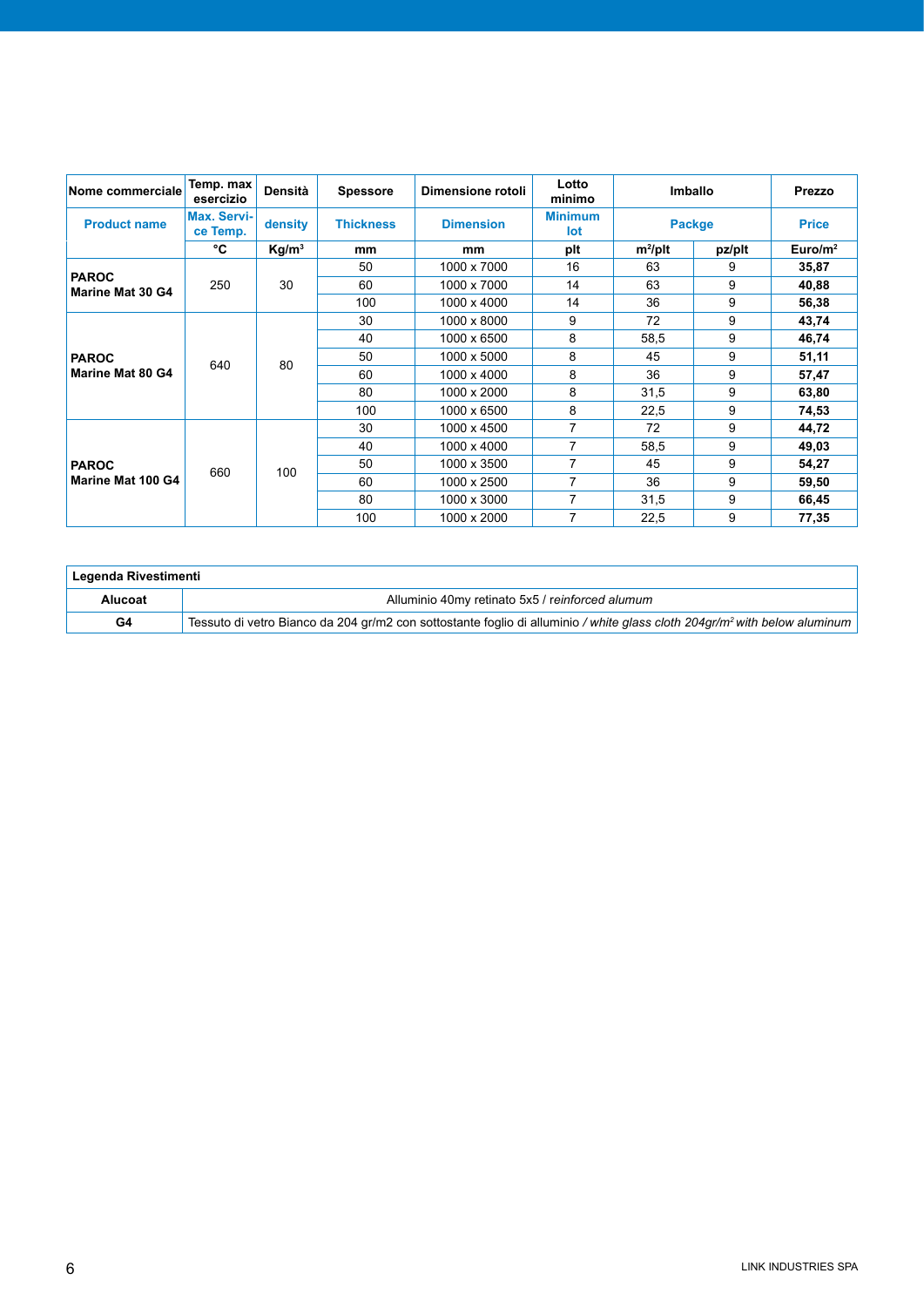# **Nuove soluzioni leggere PAROC Marine Navis Slab**





Camion completo / *Full truck: 22 pallets 1200x1200mm*

Prezzi lordi f.co destino Nord Italia a camion completi / *Gross price list with delivery Cpt Northern Italy*

| Nome commerciale                                         |                   | Densità Spessore  | <b>Struttura</b>   | Applicazione                                    | <b>Dimensione</b> | Lotto<br>minimo       | Imballo       | Prezzo              |
|----------------------------------------------------------|-------------------|-------------------|--------------------|-------------------------------------------------|-------------------|-----------------------|---------------|---------------------|
| <b>Product name</b>                                      |                   | density Thickness | <b>Structure</b>   | <b>Application</b>                              | <b>Dimension</b>  | <b>Minimum</b><br>lot | <b>Packge</b> | <b>Price</b>        |
|                                                          | Kg/m <sup>3</sup> | mm                |                    |                                                 | mm                | plt                   | $m^2$ /plt    | Euro/m <sup>2</sup> |
|                                                          |                   | 30                |                    | A15 Deck/<br><b>Bulkhead</b><br>A30 Deck        |                   | 8                     | 100,8         | 11,31               |
| <b>PAROC</b><br><b>Marine Navis Slab 60</b>              |                   | 40                |                    | A30 Bulkhead                                    |                   | 8                     | 86,4          | 17,64               |
|                                                          |                   | 50                |                    | A60 Deck                                        |                   | 8                     | 69,12         | 18,60               |
|                                                          |                   | 60                |                    | A60 Bulkhead                                    |                   | 8                     | 57,6          | 22,92               |
| <b>PAROC</b><br>Marine Navis Slab 60 G1                  |                   | 30                |                    | A15 Deck/<br><b>Bulkhead</b><br>A30 Deck        |                   | 8                     | 120,96        | 23,43               |
|                                                          |                   | 40                |                    | A30 Bulkhead                                    |                   | 8                     | 86,4          | 29,76               |
|                                                          |                   | 50                | Acciaio /<br>Steel | A60 Deck                                        | 600 x 1200        | 8                     | 69,12         | 30,72               |
|                                                          | 60                | 60                |                    | A60 Bulkhead                                    |                   | 8                     | 57,6          | 35,04               |
| <b>PAROC</b><br>Marine Navis Slab 60 G3                  |                   | 30                |                    | A15 Deck/<br><b>Bulkhead</b><br>A30 Deck        |                   | 8                     | 120,96        | 27,52               |
|                                                          |                   | 40                |                    | A30 Bulkhead                                    |                   | 8                     | 86,4          | 33,86               |
|                                                          |                   | 50                |                    | A60 Deck                                        |                   | 8                     | 69,12         | 34,82               |
|                                                          |                   | 60                |                    | A60 Bulkhead                                    |                   | 8                     | 57,6          | 39,28               |
|                                                          |                   | 30                |                    | A15 Deck/<br><b>Bulkhead</b><br>A30 Deck        |                   | 8                     | 100,8         | 15,04               |
| <b>PAROC</b><br><b>Marine Navis Slab 60 AluCoat</b>      |                   | 40                |                    | A30 Bulkhead                                    |                   | 8                     | 86,4          | 21,37               |
|                                                          |                   | 50                |                    | A60 Deck                                        |                   | 8                     | 69,12         | 22,33               |
|                                                          |                   | 60                |                    | A60 Bulkhead                                    |                   | 8                     | 57,6          | 26,91               |
|                                                          |                   |                   |                    |                                                 |                   |                       |               |                     |
| <b>PAROC</b><br><b>Marine Navis Slab 100 AluCoat</b>     | 100               | 30                | B15 Wall           | B15 Wall<br>Extension                           | 600 x 1200        | 5                     | 115,2         | 18,87               |
| <b>PAROC</b><br><b>Marine Navis Wired Mat 60 AluCoat</b> | 60                | 40                | Extension          | Penetration<br>pipes, ducts,<br>cable trays     | 1000 x 6500       | 5                     | 136,5         | 27.91               |
| Legenda rivestimenti                                     |                   |                   |                    |                                                 |                   |                       |               |                     |
| Alucoat                                                  |                   |                   |                    | Alluminio 40my retinato 5x5 / reinforced alumum |                   |                       |               |                     |
|                                                          |                   |                   |                    |                                                 |                   |                       |               |                     |

**G1 G1** tessuto di vetro bianco / *white glass cloth 200gr/m<sup>2</sup>* **G3** tessuto di vetro bianco / white glass cloth 400gr/m<sup>2</sup> **G4** Tessuto di vetro Bianco da 204 gr/m2 con sottostante foglio di alluminio */ white glass cloth 204gr/m2 with below aluminum*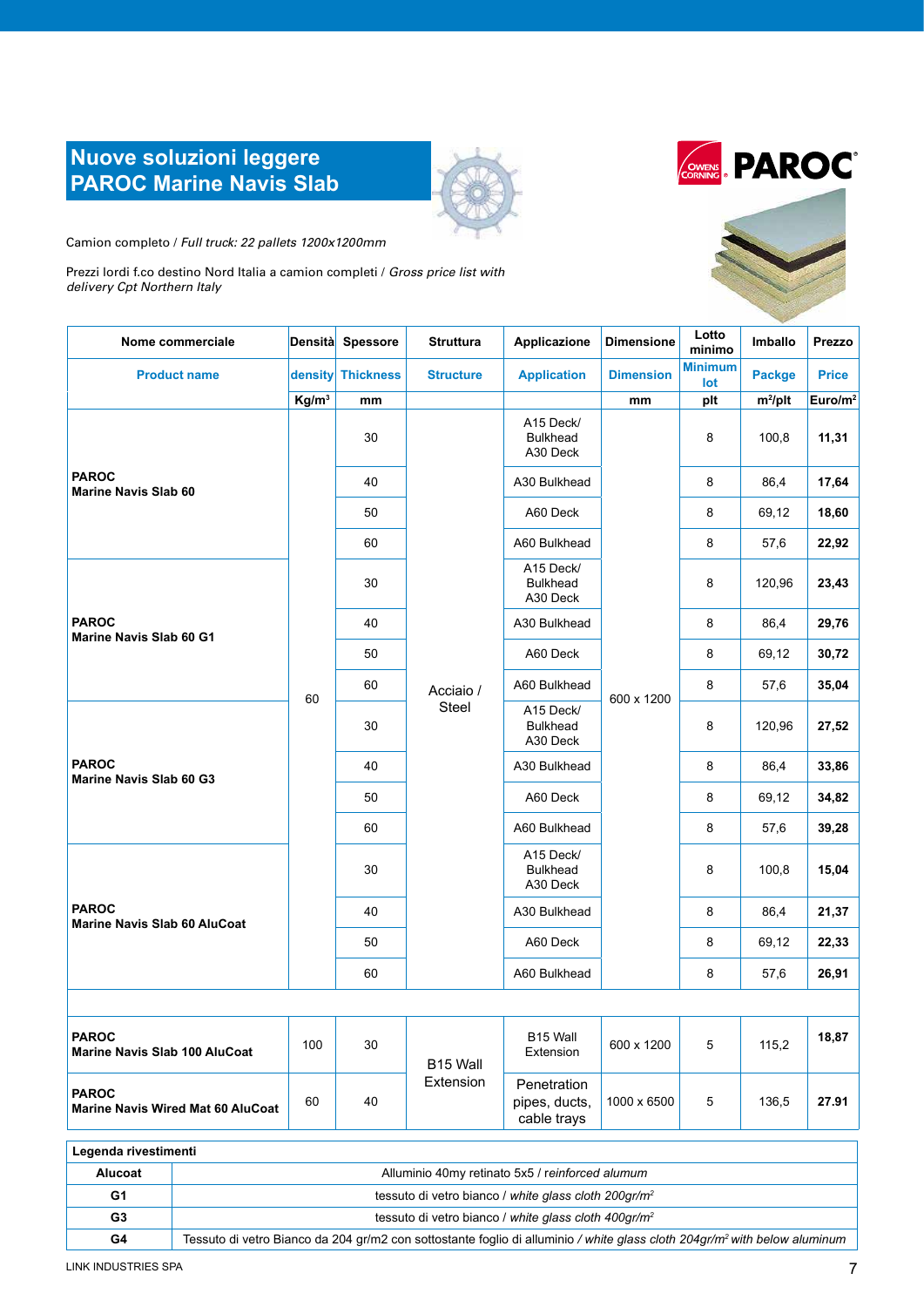# **Nuove soluzioni leggere PAROC Marine Navis Mat**





Camion completo / *Full truck: 22 pallets 1200x1200mm*

Prezzi lordi f.co destino Nord Italia a camion completi / *Gross price list with delivery Cpt Northern Italy*

| Nome commerciale                                   | Densità           | <b>Spessore</b>  | <b>Struttura</b>            | Applicazione                                                                                      | <b>Dimensione</b> | Lotto<br>minimo | Imballo       | Prezzo       |
|----------------------------------------------------|-------------------|------------------|-----------------------------|---------------------------------------------------------------------------------------------------|-------------------|-----------------|---------------|--------------|
| <b>Product name</b>                                | density           | <b>Thickness</b> | <b>Structure</b>            | <b>Application</b>                                                                                | <b>Dimension</b>  | Minimum<br>Lot  | <b>Packge</b> | <b>Price</b> |
|                                                    | Kg/m <sup>3</sup> | mm               |                             |                                                                                                   | mm                | plt             | $m^2$ /plt    | Euro/ $m2$   |
| <b>PAROC</b>                                       |                   | 30               |                             | A30 Deck                                                                                          | 1000 x 8000       | 5               | 168           | 11,31        |
|                                                    |                   | 40               |                             | A30 Bulkhead                                                                                      | 1000 x 6500       | 5               | 136,5         | 17,64        |
| <b>Marine Navis Mat 60</b>                         |                   | 50               |                             | A60 Deck                                                                                          | 1000 x 5000       | 5               | 105           | 18,60        |
|                                                    |                   | 60               |                             | A60 Bulkhead                                                                                      | 1000 x 4000       | 5               | 84            | 22,94        |
| <b>PAROC</b><br><b>Marine Navis Mat 60 G4</b>      |                   | 30               |                             | A30 Deck                                                                                          | 1000 x 8000       | 5               | 168           | 26,59        |
|                                                    | 60                | 40               | Acciaio /                   | A30 Bulkhead                                                                                      | 1000 x 6500       | 5               | 136,5         | 34,07        |
|                                                    |                   | 50               | Steel                       | A60 Deck                                                                                          | 1000 x 5000       | 5               | 105           | 36,36        |
|                                                    |                   | 60               |                             | A60 Bulkhead                                                                                      | 1000 x 4000       | 5               | 84            | 38,46        |
| <b>PAROC</b><br><b>Marine Navis Mat 60 Alucoat</b> |                   | 30               |                             | A30 Deck                                                                                          | 1000 x 8000       | 5               | 168           | 15,04        |
|                                                    |                   | 40               |                             | A30 Bulkhead                                                                                      | 1000 x 6500       | 5               | 136,5         | 21,37        |
|                                                    |                   | 50               |                             | A60 Deck                                                                                          | 1000 x 5000       | 5               | 105           | 22,33        |
|                                                    |                   | 60               |                             | A60 Bulkhead                                                                                      | 1000 x 4000       | 5               | 84            | 26,62        |
| <b>PAROC Marine Navis Mat 60</b>                   |                   | 30               |                             | Steel Equivalent 1000 x 8000                                                                      |                   | 5               | 168           | 11,31        |
| PAROC Marine Navis Mat 60 AluCoat                  |                   | 30               |                             |                                                                                                   |                   | 5               | 168           | 15,04        |
| PAROC Marine Navis Mat 60 G4                       |                   | 30               |                             |                                                                                                   |                   | 5               | 168           | 26,59        |
| <b>PAROC Marine Navis Mat 60</b>                   | 60                | 60               |                             | A60<br>6 mm Alu<br>Decks &<br>Bulkheads<br>(Bulkheades<br>also with<br>restricted<br>application) | 1000 x 4000       | 5               | 84            | 22,94        |
| <b>PAROC Marine Navis Mat 60 AluCoat</b>           |                   | 60               |                             |                                                                                                   |                   | 5               | 84            | 26,62        |
| <b>PAROC Marine Navis Mat 60 G4</b>                |                   | 60               | Lega leggera /<br>Alluminio |                                                                                                   |                   | 5               | 84            | 38,46        |
| <b>PAROC Marine Navis Mat 90</b>                   |                   | 60               |                             | A60                                                                                               | 1000 x 4000       | 4               | 84            | 23,30        |
|                                                    |                   | 70               |                             | 4 mm<br>Aluminium                                                                                 | 1000 x 3500       | 4               | 73,5          | 27,05        |
| <b>PAROC Marine Navis Mat 90 G4</b>                | 90                | 60               |                             | Decks &<br><b>Bulkheads</b>                                                                       | 1000 x 4000       | 4               | 84            | 45,16        |
|                                                    |                   | 70               |                             | Unrestricted<br>60mm on Deck                                                                      | 1000 x 3500       | 4               | 73,5          | 46,19        |
| PAROC Marine Navis Mat 90 AluCoat                  |                   | 60               |                             | 70mm on<br><b>Bulkhead</b>                                                                        | 1000 x 4000       | 4               | 84            | 27,77        |
|                                                    |                   | 70               |                             |                                                                                                   | 1000 x 3500       | 4               | 73,5          | 31,52        |
| Legenda rivestimenti                               |                   |                  |                             |                                                                                                   |                   |                 |               |              |



**G4** Tessuto di vetro Bianco da 204 gr/m2 con sottostante foglio di alluminio */ white glass cloth 204gr/m2 with below aluminum*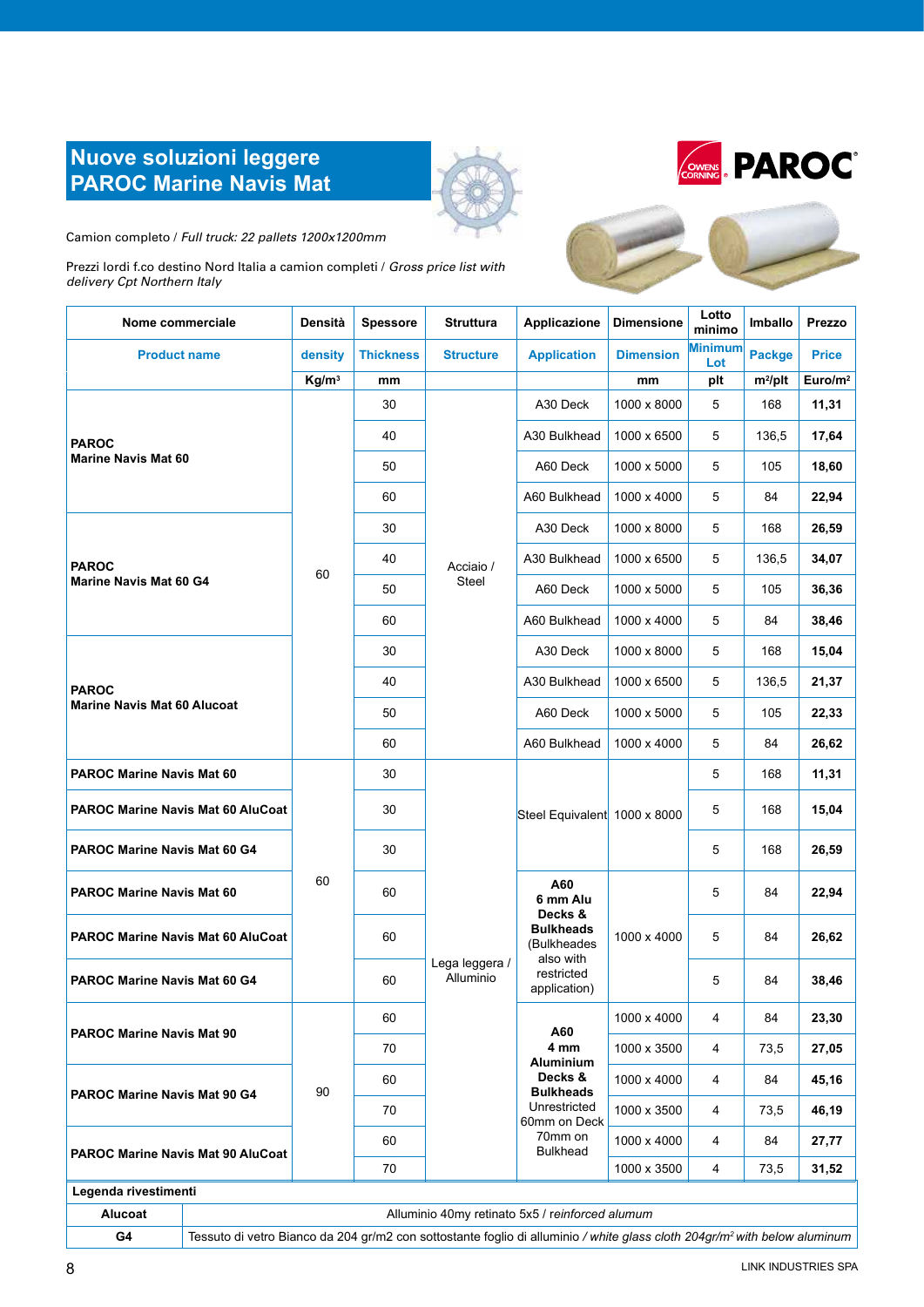# **Condizioni Generali di vendita – Divisione Isolamento Rev. 03/2019**

# **Disponibili on-line sul sito www.linkindustries.com (area download)**

# 1. Esclusività delle condizioni generali di vendita

a. Le condizioni generali di vendita qui di seguito riportate costituiscono tutto e solo il regolamento del rapporto contrattuale fra Link Industries Spa e il cliente, con riferimento alla proposta d'ordine che vi ha dato origine: eventuali modifiche e/o integrazioni al suddetto regolamento (condizioni particolari) non saranno pertanto valide se non approvate specificatamente e in forma scritta da Link Industries Spa.

b. Le condizioni generali di vendita applicabili all'ordine sono quelle in vigore alla data della conclusione del contratto, e sono disponibili a richiesta.

## 2. Prodotti: prezzi e caratteristiche

a. Il catalogo dei prodotti di Link Industries Spa è subordinato all'effettiva disponibilità dei prodotti stessi, da verificare di volta in volta con gli operatori di Link Industries Spa; i relativi listini prezzi sono al netto dell'IVA. Eventuali pubblicazioni successive di cataloghi e listini annullano e sostituiscono le precedenti.

b. Le immagini dei prodotti pubblicati a catalogo sono indicative e non vincolanti.

c. Quand'anche gli operatori di Link Industries Spa forniscano indicazioni sulle caratteristiche dei prodotti, il cliente è l'esclusivo responsabile della scelta dei prodotti ordinati e della rispondenza e conformità delle specifiche alle proprie esigenze e alle prescrizioni normative.

## 3. Ordini

a. L'ordine s'intenderà accettato da parte di Link Industries Spa - e il contratto di vendita sarà pertanto concluso - solo al momento in cui il cliente avrà ricevuto da Link Industries Spa, via e-mail oppure via fax, la conferma d'ordine in cui siano indicati i prodotti, i prezzi, le modalità di pagamento e le date previste di consegna (salvo quanto previsto al successivo § c., secondo trattino).

b. Tutti gli ordini dovranno essere completi in ogni loro parte e dovranno contenere tutti gli elementi necessari per la corretta individuazione dei prodotti richiesti.

c. Ciascun ordine trasmesso a Link Industries Spa:

implica che il cliente si sia previamente informato e abbia accettato le condizioni generali di vendita di Link Industries Spa vigenti a quella data, disponibili on line al sito www.linkindustries. com ;

costituisce proposta contrattuale del cliente e, pertanto, sarà vincolante per Link Industries Spa solo se dalla stessa confermato per accettazione. Ove tuttavia la conferma d'ordine inviata da Link Industries Spa contempli variazioni rispetto all'ordine inviato, essa varrà come "controproposta", e il cliente dovrà pertanto ritrasmettere tale conferma d'ordine a Link Industries Spa debitamente sottoscritta per accettazione di tali variazioni.

d. Il cliente è consapevole che la fornitura deve avvenire per carichi a camion completo, pertanto ogni ordine dovrà indicare il prodotto scelto per completare il carico (salvo deroghe espresse da concordarsi preventivamente).

e. Link Industries Spa si riserva il diritto di non accettare ordini incompleti o non debitamente compilati.

In caso d'indisponibilità dei prodotti ordinati dal cliente, quand'anche verificata successivamente alla trasmissione della conferma d'ordine, Link Industries Spa provvederà al più presto ad informare il cliente e ad annullare l'ordine (fermo quanto previsto al successivo punto 6.a.). In tal caso il cliente non avrà diritto a indennizzi o risarcimenti di sorta.

g. Il prezzo s'intende vincolante solo per l'ordine cui si riferisce e non può ritenersi vincolante in ipotesi di modifiche di qualunque tipo a detto ordine, ivi comprese quelle relative al luogo di consegna della merce.<br>h F' riconosciuta

h. E' riconosciuta a Link Industries Spa la facoltà di modificare unilateralmente i prezzi relativi a ordini già confermati. In tal caso il cliente avrà diritto a revocare in tutto o parte l'ordine in questione, ma non avrà diritto a indennizzi o risarcimenti di sorta.

# 4. Pagamenti

a. Il pagamento dei prodotti venduti deve avvenire a trenta giorni dalla data della fattura (salvo diverse indicazioni riportate nella stessa o altrimenti pattuite).

b. Anche in deroga all'art. 1182 C.C., in caso di più debiti maturati in relazione ai prodotti venduti, ciascun pagamento dovrà necessariamente essere imputato:

al debito scaduto;

tra più debiti scaduti, a quello meno garantito;

tra più debiti ugualmente garantiti, al più oneroso per il debitore;

tra più debiti ugualmente onerosi, al più antico.

Il tutto salvo diverse indicazioni da parte di Link Industries Spa.

c. I pagamenti effettuati con cambiali, assegni bancari, altri titoli di credito, cessioni di credito e/o altri mezzi diversi dal denaro, s'intendono sempre pro solvendo e vengono considerati saldati salvo buon fine, e quindi solo dietro effettivo accredito dei relativi importi. Tutte le spese inerenti all'incasso, incluse le spese di sconto e quelle per i titoli di credito, sono a carico del compratore.

d. Le garanzie eventualmente prestate dal compratore non saranno estinte prima che il compratore abbia eseguito i pagamenti relativi anche ad altri ordini contemporanei o successivi a quello per cui sono state prestate, al cui beneficio tali garanzie saranno quindi automaticamente trasferite (salvo deroghe espresse da concordarsi preventivamente).

## 5. Ritardato pagamento e interessi

a. In caso di pagamento oltre il termine stabilito, verranno applicati interessi di mora fissati nella misura stabilita dal D.Lgs. n. 231 del 09.10.2002 e successive modifiche.

b. Senza alcun pregiudizio per quanto previsto dal successivo punto 12., e anche in deroga all'art. 1186 C.C., Link Industries Spa potrà, in ogni caso di mancato rispetto anche di una sola scadenza di pagamento, esigere immediatamente il pagamento dell'intero credito vantato ancorché non ancora scaduto e rifiutarsi di dare esecuzione a ulteriori forniture, anche se per ordini già confermati.

## 6. Consegne

a. Il cliente riconosce a Link Industries Spa la facoltà di effettuare forniture anche parziali.

b. Il termine di consegna indicato nell'ordine di acquisto è meramente indicativo e in nessun caso tassativo.

c. La trasmissione del packing list al cliente costituisce solo comunicazione di carico della merce e non implica alcuna indicazione relativa alla consegna.

d. Link Industries Spa si riserva di sospendere e/o annullare le consegne il cui prezzo non venga corrisposto nei termini stabiliti.

e. Condizioni e termini di consegna particolari, ivi incluse eventuali problematiche relative all'accessibilità dei mezzi di trasporto ai luoghi di consegna, dovranno essere preventivamente concordate tra il cliente e Link Industries Spa e accettate per iscritto da Link Industries Spa, rimanendo in caso contrario a carico del cliente eventuali costi aggiuntivi del trasporto.

7. Cause di forza maggiore, impossibilità o eccessiva onerosità sopravvenute della prestazione da parte di Link Industries Spa

Fermo e ribadito quanto previsto al precedente punto 6.b., in caso di impossibilità sopravvenuta, totale o parziale, ad eseguire la fornitura, o di eccessiva onerosità della stessa, Link Industries Spa si riserva di sospendere e/o annullare la fornitura stessa: con la semplice comunicazione della sopravvenienza di tali circostanze, il contratto essere risolto da Link Industries Spa, senza che nulla sia reciprocamente dovuto da ambo le parti a titolo di indennizzo o risarcimento.

b. Il cliente è consapevole che fra le cause di forza maggiore suscettibili di configurare un'ipotesi di impossibilità o eccessiva onerosità sopravvenuta potranno essere, a titolo esemplificativo ma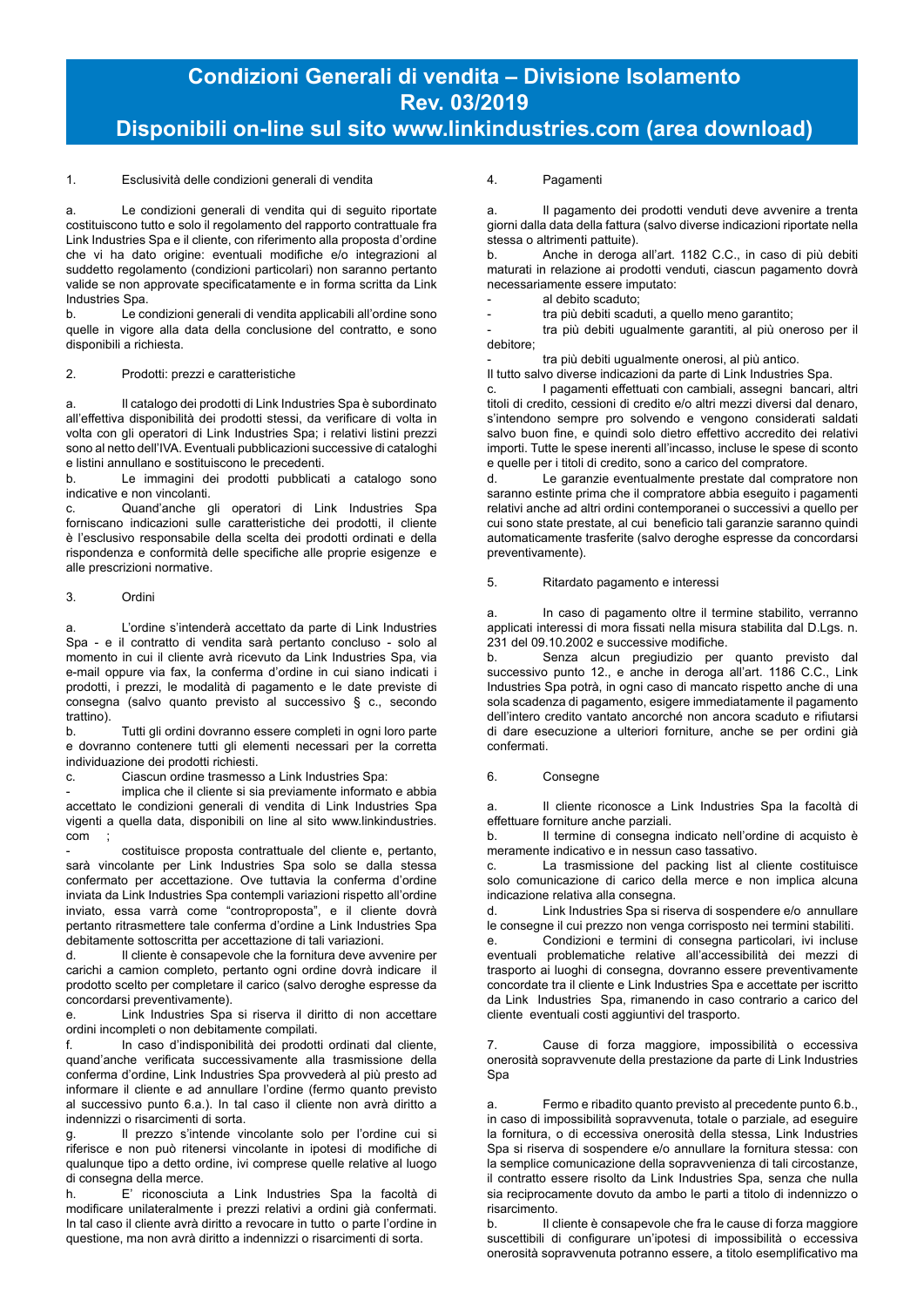non esaustivo (e quindi senza pretesa di esaustività dell'elenco che segue): scioperi, impossibilità per qualsivoglia ragione di effettuare i trasporti, penuria di materie prime, aumenti dei costi delle materie prime, dei noli, dei combustibili, dell'energia, onerosa la produzione o la consegna, etc..

## 8. Imballo

Costi supplementari per imballaggi che esulino dagli standards ordinari sono a carico del compratore. Salvi diversi accordi, gli attrezzi di carico e trasporto della merce compravenduta (pallets inclusi) saranno addebitati al compratore al loro costo di mercato.

### 9. Responsabilità per i prodotti

Il compratore si dichiara a conoscenza del fatto che Link Industries Spa non è il fabbricante dei prodotti presenti nel proprio catalogo bensì opera nell'ambito della catena di commercializzazione degli stessi, svolgendo un'attività che non incide sulle caratteristiche intrinseche e di sicurezza: Link Industries Spa, pertanto, in nessun caso potrà essere ritenuta responsabile del danno cagionato da difetti del prodotto dovuti alla sua fabbricazione.

# 10. Garanzia

a. Fermo quanto previsto al precedente punto 9., nonché salve le normali tolleranze di produzione tipiche del settore merceologico specifico, Link Industries Spa. garantisce la conformità dei propri prodotti alle documentazioni tecniche a disposizione dell'acquirente e garantisce l'immunità dei prodotti da vizi tali da rendere i prodotti inidonei al loro utilizzo. Qualsiasi campione o modello sottoposto al compratore ha come unico scopo di illustrare la natura e qualità standard del prodotto.

b. Link Industries Spa non assume garanzie di alcun tipo, espresse o tacite, relativamente alla commerciabilità del prodotto, né in relazione al fatto che lo stesso sia idoneo a una finalità ben precisa che non risulti espressamente e specificamente confermata in forma scritta da Link Industries Spa.

Il compratore si assume ogni rischio relativamente all'idoneità del prodotto per l'uso da egli stesso previsto nonché per tutti i rischi derivanti dalla manipolazione o dall'impiego del prodotto, indipendentemente dal fatto che quest'ultimo venga utilizzato in associazione ad altri prodotti.

d. A pena di decadenza il compratore si obbliga ad esaminare il prodotto al momento della consegna, notificando a Link Industries Spa eventuali vizi apparenti entro otto giorni dal suo ricevimento, ed eventuali vizi occulti entro trenta giorni dal suo ricevimento. Nella tempestiva comunicazione dei vizi dovranno essere indicati tutti gli elementi che hanno fatto ritenere la qualità della merce non idonea. e. Il ricorso in garanzia per vizi relativi all'integrità e pulizia del prodotto è accoglibile solo se accompagnato da opportuna riserva scritta, e controfirmata dal trasportatore, sui documenti di trasporto.

f. Il ricorso in garanzia per vizi può essere esperito solo se il prodotto non sia già stato manipolato e/o utilizzato, nonché dietro indicazione del numero di fattura e di colli della merce fornita; è inoltre necessario trasmettere un campione rappresentativo della fornitura viziata.

Le forniture concordate come forniture di prova non danno diritto ad alcun ricorso in garanzia per vizi; sono altresì esclusi ricorsi in garanzia per vizi rispetto a forniture richieste per qualità inferiori o scarti.

h. Ove il ricorso in garanzia sia ritenuto accoglibile da Link Industries Spa, quest'ultima si riserva, a propria discrezione, la facoltà di sostituire la merce ovvero di rifondere il prezzo d'acquisto; in caso di indisponibilità del prodotto, Link Industries Spa potrà scegliere se effettuare una fornitura a reintegro oppure se emettere relativa nota d'accredito.

#### 11. Risarcimenti e indennizzi.

a. Oltre a quanto previsto in altre clausole delle presenti condizioni generali di vendita, è altresì esclusa qualsiasi richiesta di indennizzo o risarcimento contro Link Industries Spa

in relazione a danni derivati al compratore per sospensione della propria produzione o lavorazione o per lucro cessante, nonché, in ogni caso, in relazione a danni non prevedibili al momento dell'ordine.

b. Il limite massimo dei danni indennizzabili o risarcibili sarà in ogni caso contenuto in misura non superiore al valore della fornitura da cui l'eventuale danno si sia originato.

# 12. Riservato dominio

Anche se non espressamente specificato nella conferma d'ordine, la fornitura s'intenderà sempre eseguita con patto di riservato dominio; ciò implica che (fermo il passaggio dei rischi al momento della conclusione del contratto) la proprietà dei prodotti resta in capo a Link Industries Spa fino a che il compratore non abbia corrisposto l'intero prezzo pattuito.

### 13. Foro e diritto applicabile

a. Il presente contratto viene concluso, interpretato, eseguito e risolto in accordo con la legge italiana.

b. Per qualsiasi controversia comunque derivante dalla vendita dei prodotti di Link Industries Spa, anche in ipotesi di continenza o connessione di cause e qualsiasi siano le modalità di pagamento convenute, sarà competente in via esclusiva il Foro di Genova, ferma restando la facoltà, per la sola Link Industries Spa, di rinunciare, a propria discrezione, a tale Foro esclusivo e adire qualsivoglia altro Foro competente secondo gli ordinari criteri di legge.

## 14. Privacy

Il trattamento da parte di Link Industries Spa dei dati che riguardano il cliente viene effettuato secondo quanto previsto dal Regolamento Europeo n. 679/2016 (c.d. "GDPR"), in vigore a decorrere dal 25 maggio 2018. Informazioni dettagliate anche relativamente a finalità del trattamento, i diritti in qualità di interessato del trattamento e le modalità del trattamento sono riportate sul sito https://www. linkindustries.com nella sezione download.

15. Modello di organizzazione, gestione e controllo ai sensi del D.lgs 231 del 2001

Link Industries S.p.A., nella conduzione dei propri affari e nella gestione dei propri rapporti, si ispira ai principi contenuti nel proprio Modello di organizzazione, gestione e controllo (di seguito il "Modello") e nel proprio Codice Etico, facente parte del Modello stesso. Link Industries dichiara di conoscere e di aver preso atto delle previsioni di cui al Decreto Legislativo 8 giugno 2001 n. 231 (di seguito il "Decreto"). Link Industries è consapevole che il Decreto prevede la responsabilità diretta di Link Industries S.p.A. per una serie di reati commessi, nell'interesse o a vantaggio della stessa, da persone che rivestono funzioni di rappresentanza, di amministrazione o di direzione di Link Industries S.p.A. o di una sua unità organizzativa dotata di autonomia finanziaria e funzionale, nonché da persone che esercitano, anche di fatto, la gestione e il controllo della stessa e, infine, da persone sottoposte alla direzione o alla vigilanza di uno dei soggetti sopra indicati e che tale responsabilità si aggiunge a quella della persona fisica che ha realizzato materialmente il fatto.

b. Con l'accettazione delle Condizioni Generali di vendita Divisione Isolamento dichiara di aver preso atto che Link Industries S.p.A. ha adottato il Modello, un estratto del quale è disponibile sul sito web www.linkindustries.com, di conoscere i contenuti di tale estratto e di impegnarsi ad improntare il proprio comportamento a principi di trasparenza e correttezza e alla più stretta osservanza dei contenuti del Modello (così come in vigore al momento dell'accettazione delle presenti condizioni generali di vendita) e, più in generale, del Decreto.